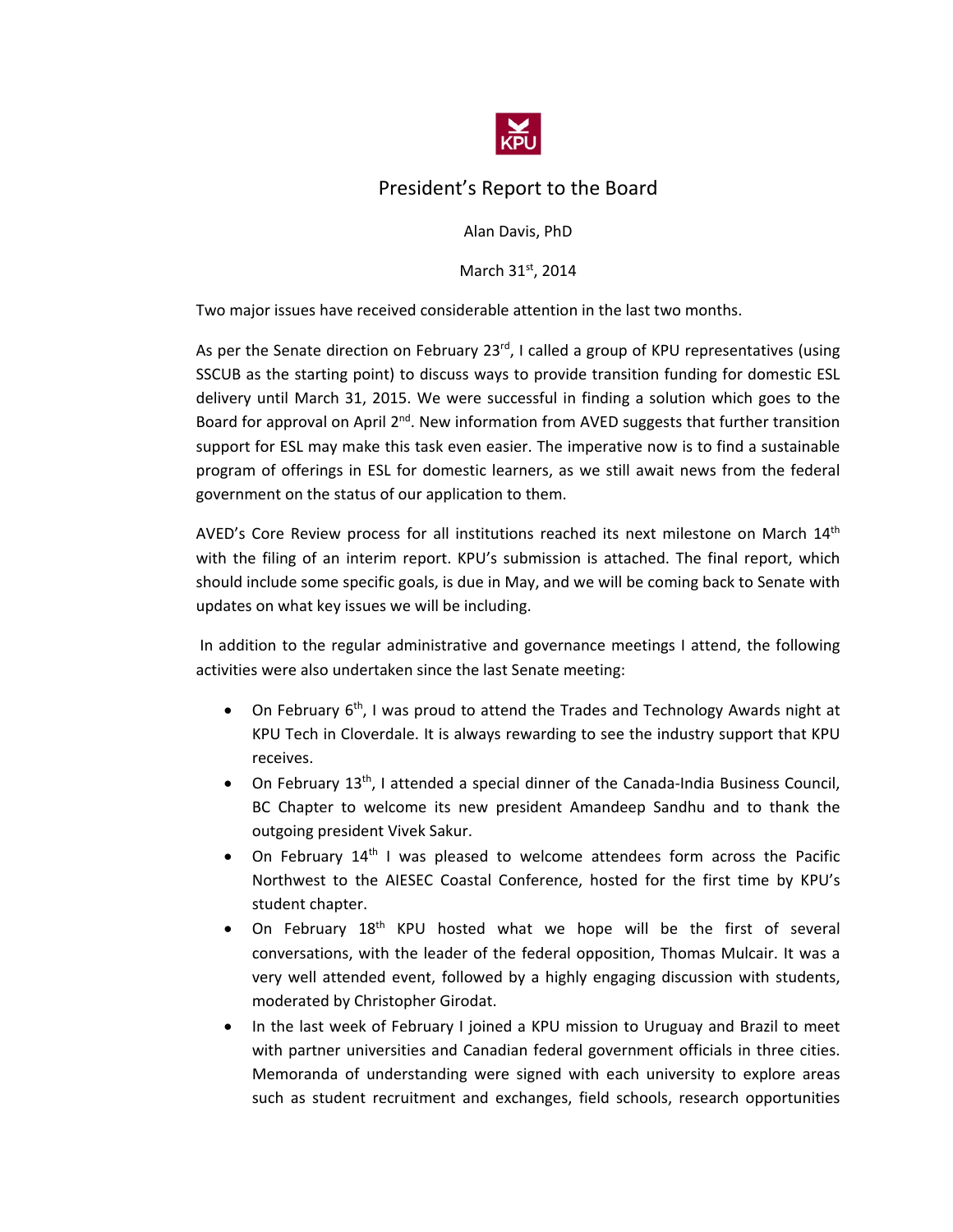and other projects of mutual interest. Program areas of focus were business, design and health studies as well as ways to build on the strong success at KPU of the Science with Borders program with Brazil.

- In addition, a potentially important connection was made with the TechPUC research park in Sao Paulo which is one of the best examples of applied research linked with industry probably anywhere.
- There are already several initiatives being planned for student pathways to KPU and for field schools and faculty visits to the partner institutions, and important links were developed with the Canadian consulates in both countries.
- The KPU Open House on March 2nd was an overwhelming success, with record numbers of prospective students and their parent attending.
- I was pleased to visit with the IDEA 1100 class of Hartley Banack on March  $5<sup>th</sup>$  to discuss aspects of KPU and of my role here.
- On March  $6<sup>th</sup>$  I was pleased to attend the Growth gala presented by the Public Relations program at the Vancouver Museum to raise funds for STAND Foundation. It was a very well organized and productive event.
- On March  $7<sup>th</sup>$  I made a presentation to the administrative group of about 80 at KPU Tech in Cloverdale, and on March  $7<sup>th</sup>$ , I attended the SUCCESS Gala event in Vancouver.
- On March  $10^{th}$ , KPU was pleased to host an event on open education resources as part of Open Education week, and the event received some international recognition. Representatives from BC Campus were on hand to talk about the open textbook project and other initiatives focused on open education.
- On March 12th I attended a meeting with Mayor Ernie Daykin and representatives of SD 42 to discuss the development of a multi institution learning centre to serve the Maple Ridge/Pitt Meadows region. An event on April  $16<sup>th</sup>$  will explore this idea with other local post‐secondary institutions.
- $\bullet$  On March 14<sup>th</sup>, a meeting with Surrey SD36 was held regarding their plans for a new high school in Clayton, and how KPU might be involved in trades and fine/performing arts education. An MOU is being developed to signal to government that we are interested in such a partnership.
- On March 17<sup>th</sup>, Dr Ferreras, Board member Gord Schoberg and I met with the CEO and the board chair of the Vancouver Symphony Orchestra (VSO) to consider ways that KPU and the orchestra might partner so the VSO can better meet its mandate to serve the south Fraser region.
- On March 18<sup>th</sup> I attended by teleconference the BC Campus Strategic Council meeting to approve its 2014/15 budget and plan.
- On March 19<sup>th</sup> I was able to attend one of the four Resource Planning fairs held that week. I also taped a short video presentation for the upcoming Disability Resource Network of BC meeting in May.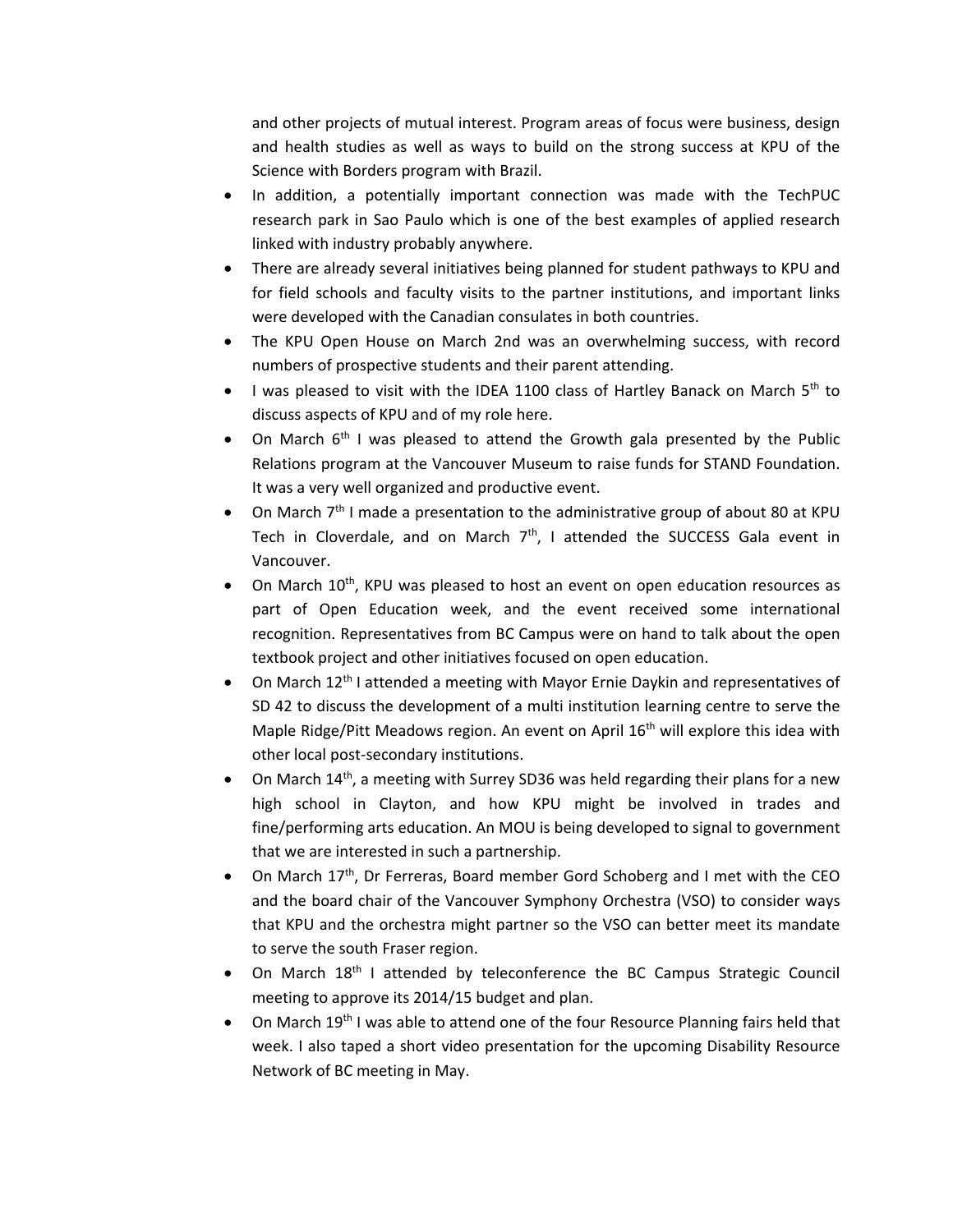The last week of March found me in New York taking a couple of days' vacation, interspersed with teleconferences while sitting in Central Park, and was pleased to attend the installation of the new president at Empire State college, and thus to engage with a number of presidents form across the eastern US, and to engage in discussion about various aspects of open education.

Also attached are some highlights from the regular reports to the Board from the Faculties and other units, and the full report is included for information in the Board package.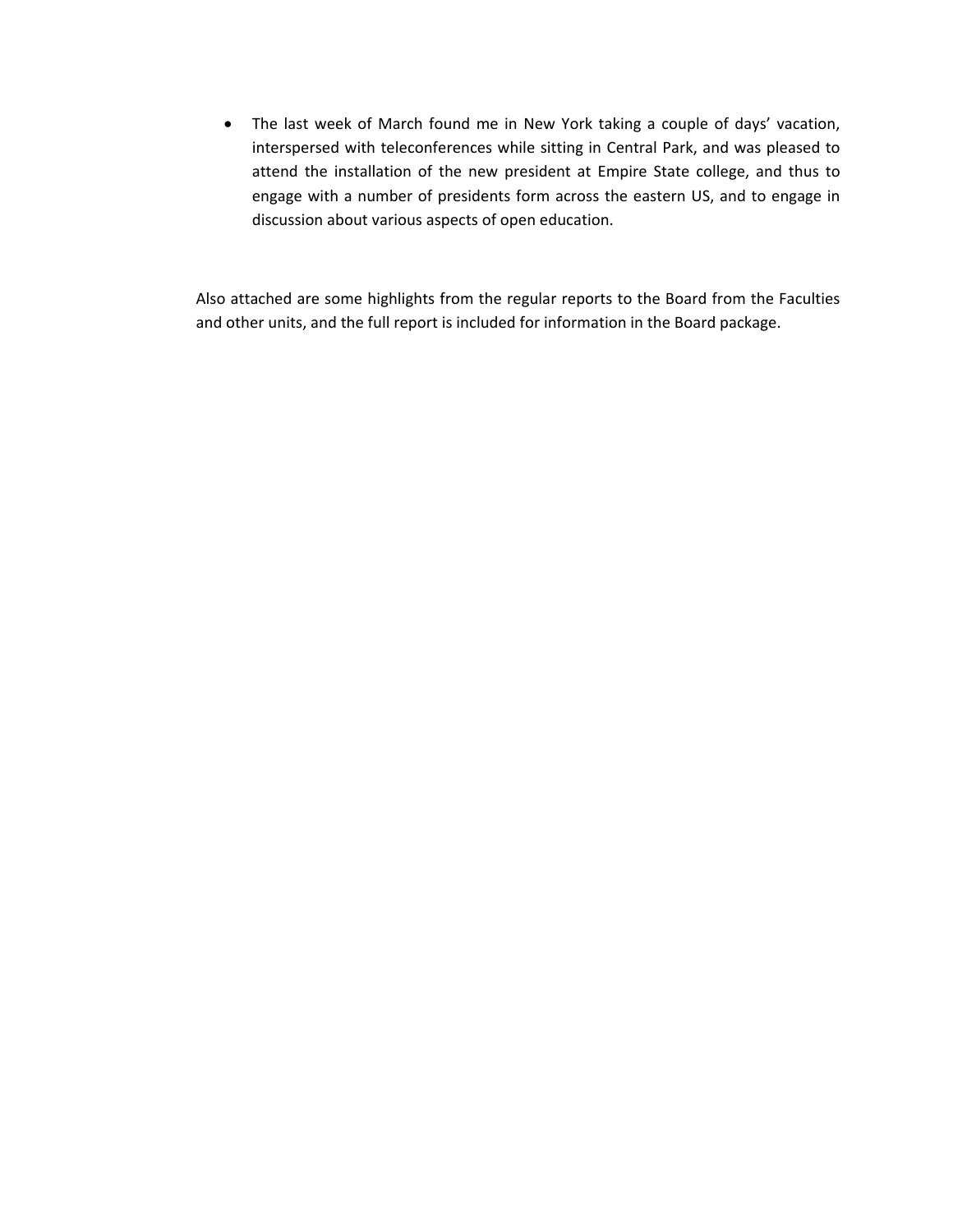

**Core Review of Programming, Interim Report**

**Kwantlen Polytechnic University**

**February 2014**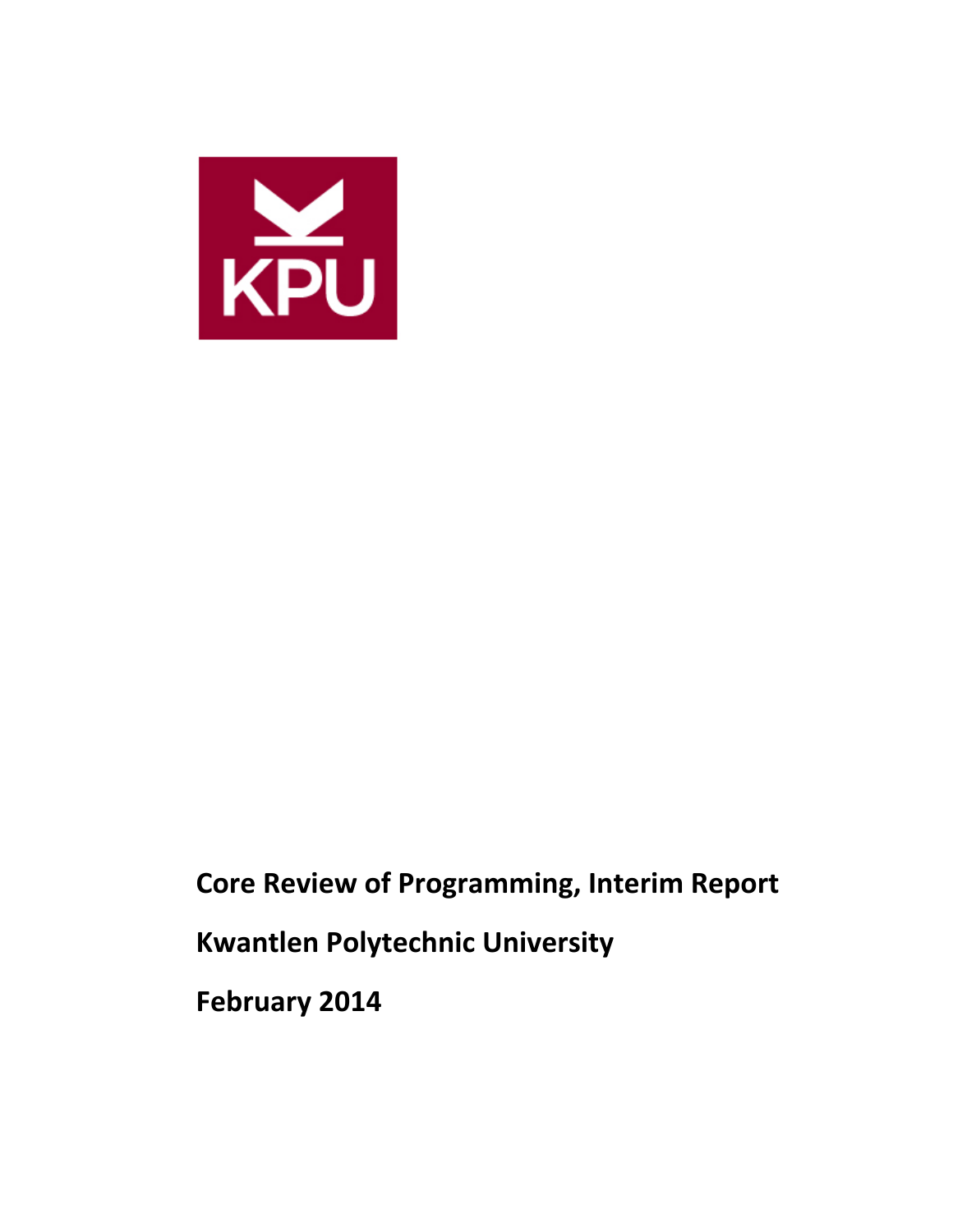# Recent Major Accomplishments at KPU

In the last 18 months KPU has embarked on institution‐wide integrated planning. Vision 2018, the strategic plan, was approved by the KPU Board in June 2013 after wide university and community input. It includes nine strategic goals related to Quality, Relevance and Reputation, and prompted the Academic Plan and a series of other nested plans, including the Resource Plan which is underway.

Current initiatives that flow from VISION 2018 include:

- increasing links to the workplace and international opportunities for students so all graduates will be prepared for global citizenship and rewarding careers (Quality),
- growing learner FTEs by at least 5% annually to 2018 (Relevance),
- continuing to develop learning outcomes and opportunities for experiential learning in all programs (Relevance),
- preparing a blueprint for the evolution of KPU Tech in Cloverdale to develop trades and engineering technologies to meet industry needs locally and provincially (Relevance), and
- increasing focus on the scholarship of teaching and learning (Reputation).

KPU is fulfilling its polytechnic mandate and contributing to the BC Jobs Plan by investing strategically in programming and degree options for students seeking career opportunities in science, technology, engineering, and mathematics, as well as in health and in design.

- The Faculty of Trades and Technology is developing programs in Instrumentation and Control Engineering Technology, Advanced Manufacturing Engineering Technology, Welder Fitter Technician (Co‐op) Diploma, and Welding Engineering Technology Advanced Diploma.
- The Faculty of Science and Horticulture has developed new science programs in applied areas that meet workforce needs such as Bachelor of Science degrees in Applications of Mathematics, Physics for Modern Technology, Sustainable Horticulture, and Sustainable Agriculture, Biology, and Health Science. These programs will address BC's low numbers of undergraduate degrees in engineering, math, computer and information sciences, and physical and life sciences relative to other provinces and the Canadian average.
- With the enthusiastic cooperation and support of the brewing industry, KPU will launch a diploma program in Brewing and Brewery Operations in fall 2014.
- The Faculty of Community and Health Studies has opened an online BSc Nursing program. The recent announcement of the School of Traditional Chinese medicine at KPU fulfills one of the BC government's key promises.
- With major investment by the industry, KPU, and the provincial government, the Chip and Shannon Wilson School of Design is creating a world class design education and research centre in Richmond. When the new design building opens in September 2015, it will house all KPU's design programs and include facilities for developing new applications for technical materials. New design programs such as Product Design and Technical Apparel Design, as well as existing design programs, address work force needs in Metro Vancouver and put KPU in the forefront of this growing field.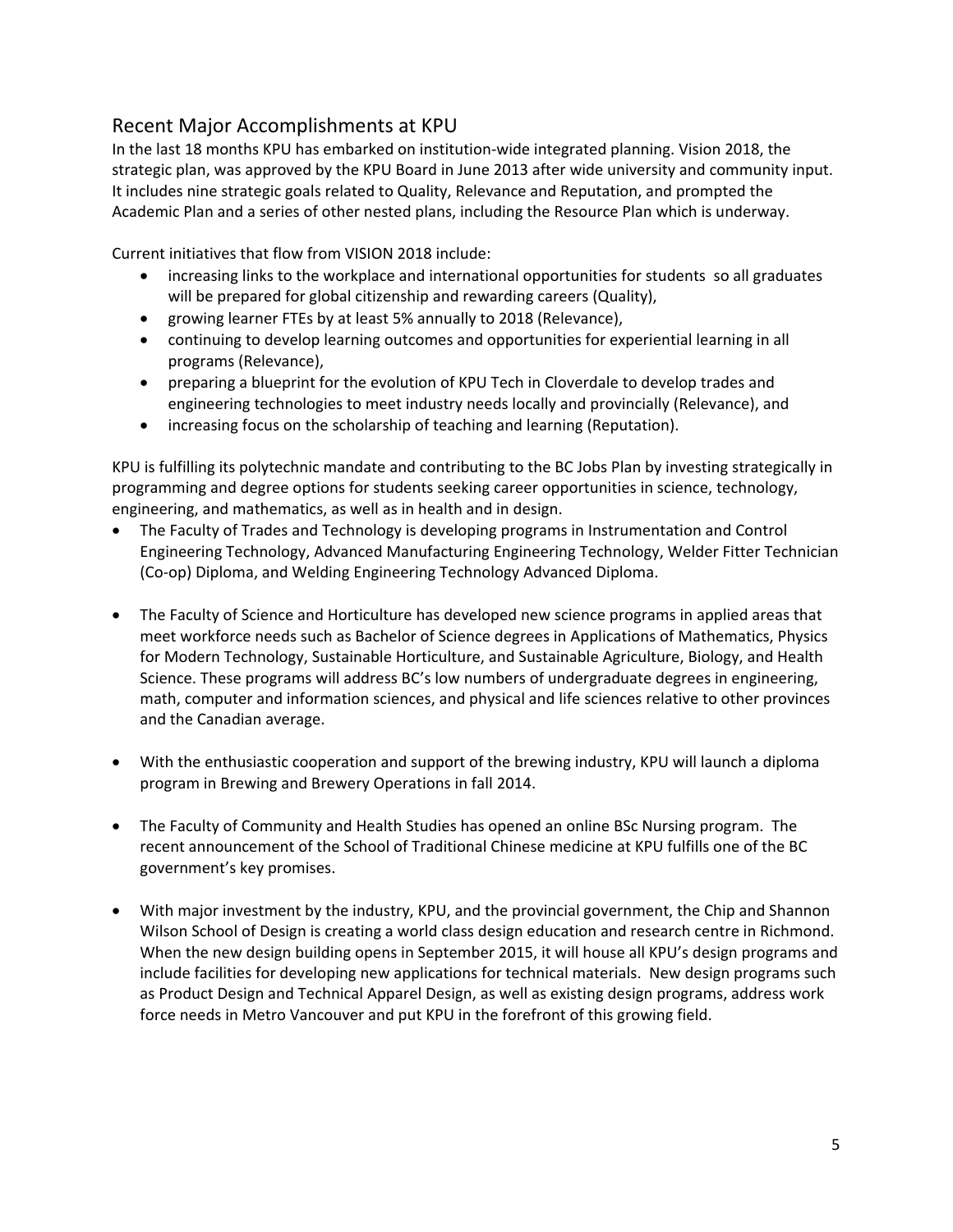In addition to these exciting programming developments that take KPU closer to realizing its polytechnic mandate, KPU is pleased to report the following accomplishments.

 Over the past fifteen months, KPU has to provide enhanced recruiting, international student support, and efforts on recruiting and retaining years – from 1,500 to 2,000 international students.



- The focus on the quality of teaching and learning at KPU is supported by the appointment of a Vice Provost for Teaching and Learning and the establishment of the Institute for Innovation and Scholarship in Teaching and Learning (INSTL) in 2013. Through INSTL, KPU will explore and assess the latest in global ideas about teaching to encourage renewal and innovation.
- Working with the Surrey Board of Trade, KPU has explored the need for growth of post-secondary education in the south Fraser region. KPU estimates that it needs an additional 2,500 funded FTE over the next five years to meet the needs of a rapidly growing population and introduce the new programs needed to realize our polytechnic mandate. KPU is therefore developing a joint proposition with SFU for the expansion of funded postsecondary education seats in the south Fraser region, with areas of focus that are complementary and which support the economies of the south Fraser communities.
- KPU received a sizeable grant by the Shastri Indo-Canadian Institute to support the work of the KPU Institute for Sustainable Horticulture. The Shastri Institute promotes the creation of binational links between academia, government, the business community and civil society organizations by funding research and hosting seminars.

#### Status of Core Review of Programing at KPU February 2014

KPU routinely monitors applications, enrolment trends, seat utilization, credentials awarded and outcomes data for its programs. For the Core Review we are collecting additional information about each program's connection to the economic, social and cultural requirements of the region and the province. Our preliminary analysis of the program data indicates that KPU's programs have solid enrolment trends and appropriate student outcomes, and that a large proportion are designed to meet particular requirements of KPU's region or of the province. The results of our complete analysis will be reflected in KPU's final Core Review of Programming report and action plan to be provided in May.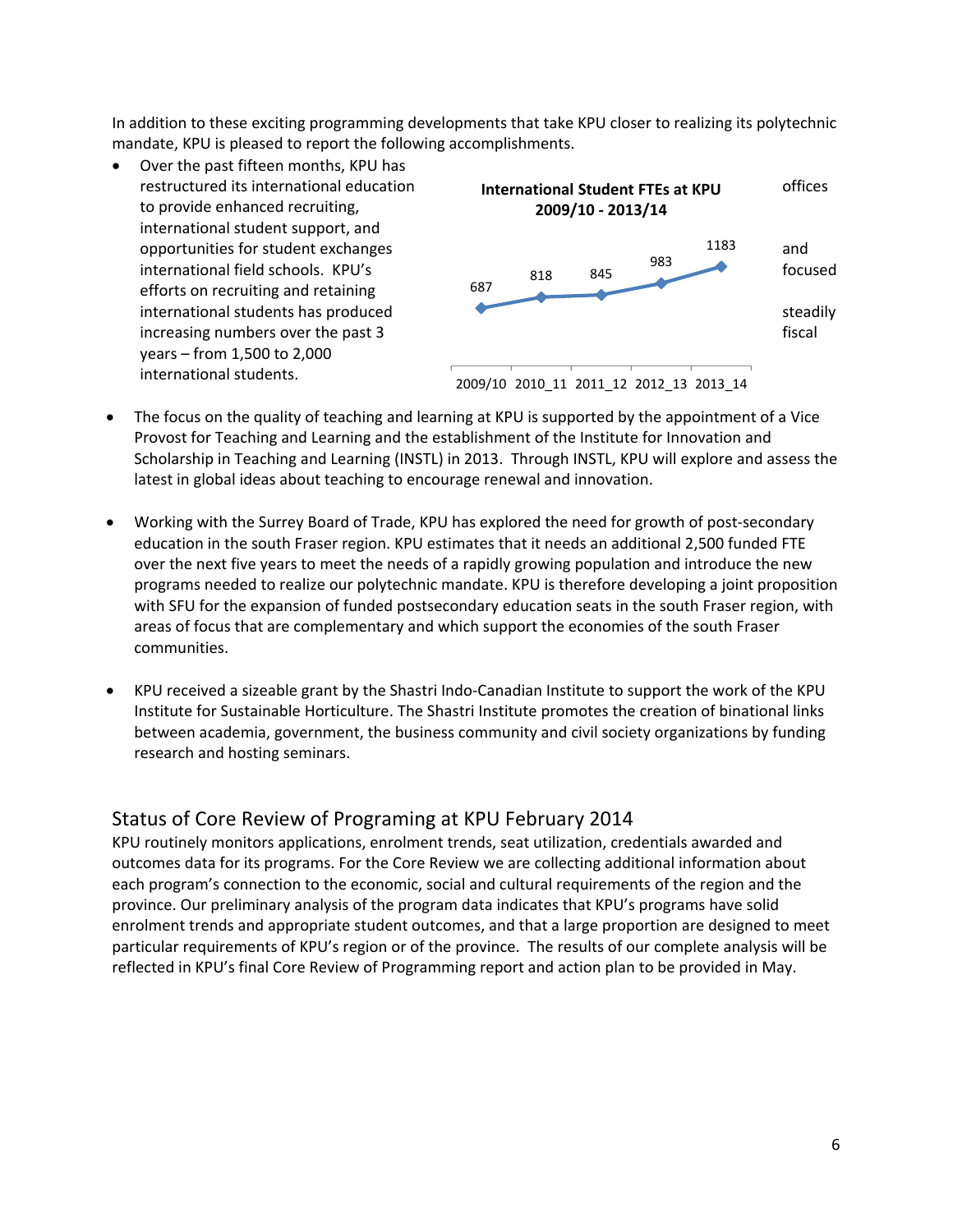programs at various credential levels.

possible 5.

#### Program responsiveness

targets. Active management of the two produced increased enrolments in the past two years.



The student outcomes survey results show that former students from KPU consistently report levels of skill development and employment that achieve or exceed the provincial targets. Employment rates and potential salaries of KPU's arts graduates reflect the applied elements and relevance of KPU programs to the employment market. Eighty‐eight percent of recent arts graduates report that the knowledge and skills acquired in their KPU program are very or somewhat useful in their jobs. Many of the students completing developmental, one‐year, and two‐year programs were still studying a year later either at KPU or at another BC public postsecondary institution and report being well prepared for further study.

Each year, KPU awards close to 2,300 credentials ranging from developmental program credentials to baccalaureate degrees. All of these graduates are better able to contribute to the economy of the region and of the province because of their education at KPU.

#### Collaborations and Partnerships

An essential feature of KPU's regional mandate is meaningful engagement with our communities and industry. The university is presently involved with regional law enforcement agencies, municipal governments and non‐governmental organizations in a major project supported by the federal Social Sciences and Humanities Research Council to draw attention and provide alternative solutions to the difficult problems of youth violence and gang activity. KPU works with Phoenix House to provide educational upgrading to a disadvantaged population. KPU's Institute for Sustainable Horticulture assists a number of regional horticulture and agriculture firms and organizations to address specific challenges they face. Examples of many other partnerships and collaborations follow.

- In fiscal year 2012/13, nearly one million dollars was received from community partners, industry contributions and granting agencies for research. Research conducted by KPU faculty provides benefits to our region and enriches the learning experience of KPU students.
- KPU is collaborating with the School Districts of Surrey, Richmond, Langley, Delta and Maple Ridge to develop seamless pathways between secondary and post-secondary education. Our collective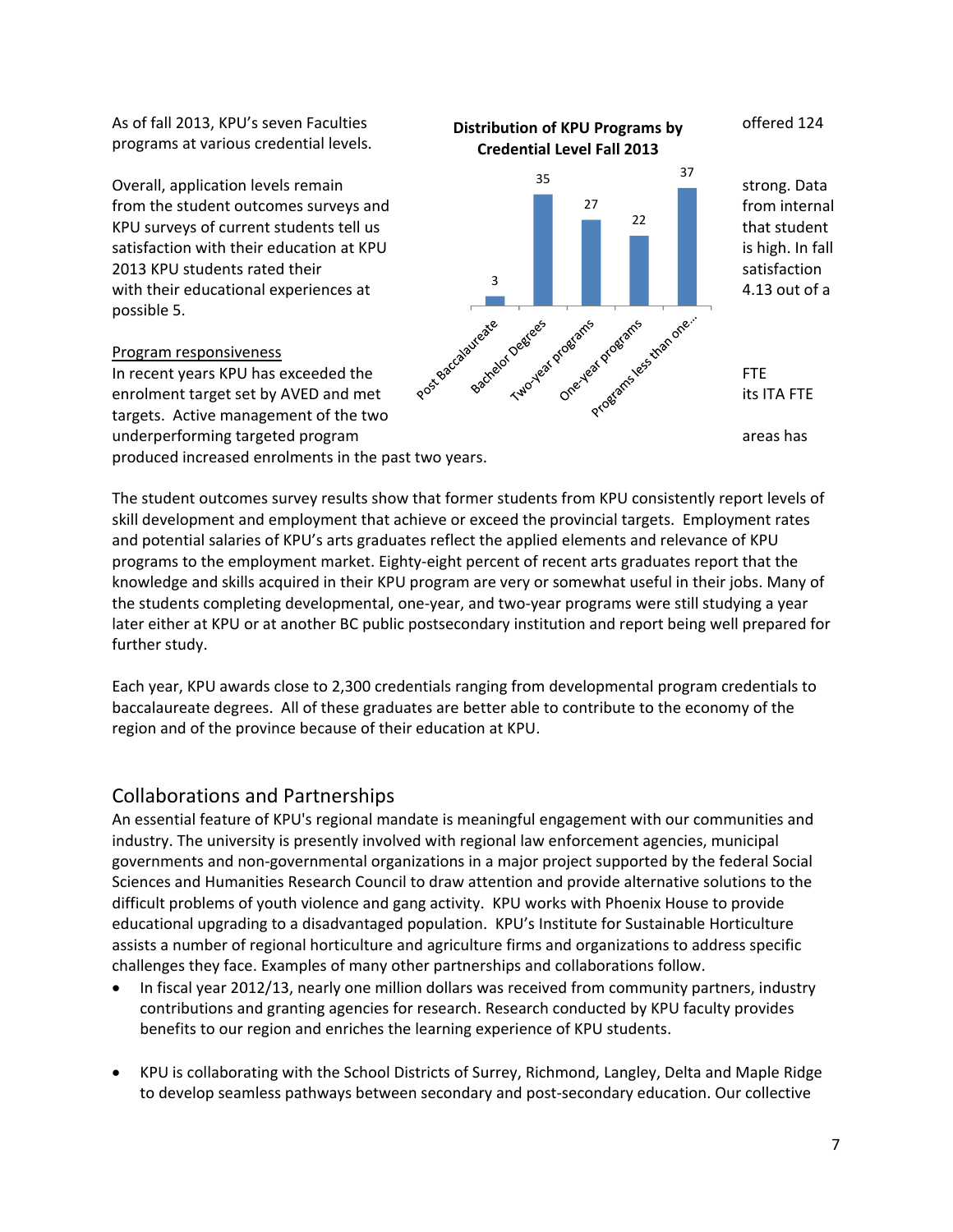aim is to increase our reach into the public school system with on‐site programs, dual‐credential programs, field projects, common learning strategies and collaborative projects to support learners, reduce student attrition and provide multiple pathways to success in post-secondary institutions and careers. To this end KPU intends to appoint a coordinator for the five districts' activities with KPU that promote pathways to postsecondary programs and joint program delivery.

- In cooperation with the TUV TV NORD GROUP, KPU is now working on the development of a threelevel training program in environmental assessment for the Squamish First Nation. KPU's collaboration will extend to academic and research activities in the areas of trades, technology and management education with the Testing, Inspection and Certification fields.
- In October 2012, KPU signed an MOU with Canadian Dehua International (CDI) Mining Group to develop mining sector-related training that will support the expansion of BC's industry. As CDI is persuaded that training should take place where people without training are, Surrey is a preferred location.
- Together with the City of Surrey, Fraser Health, BCIT, Douglas College and SFU Surrey, KPU is a partner in Innovation Boulevard (Heath Tech Connexx), a network of health institutions, universities, companies and talented people close to Surrey Memorial Hospital that is designed to improve health care outcomes for patients and be an incubator for the health care technology and services sector.

#### **KPU Student Links to the Workplace 2008/09 \_ 2012/13**



 KPU has arrangements with numerous agencies and businesses to provide workplace experiences for KPU students, these range from practica, site visits, work experience placements, service learning projects and co‐op placements. Over the past 5 years the number of KPU student links to the workplace has increased 76%.

2008\_092009\_102010\_112011\_122012\_13

 The Student Transitions Project shows clearly how well the BC postsecondary education system facilitates

student mobility providing efficient paths to program completion while avoiding duplication. KPU recognizes its role as part of the system, and, largely through the BC Council on Admissions and Transfer (BCCAT), provides pathways for our students who wish to pursue programs KPU doesn't offer and for students who began at other institutions and wish to take advantage of programs only KPU offers. KPU has 48 block transfer agreements and has agreed to receive credits from 5,537 articulated courses delivered by other institutions.

 Under the umbrella initiative of the BC Agriculture Centre of Excellence (BC‐ACE), The Faculty of Science and Horticulture is collaborating with Camosun, Vancouver Island University (VIU), Thompson Rivers University (TRU), UBC, University of the Fraser Valley (UFV), and Okanagan College to create course articulations for our Urban Ecosystems and Sustainable Agriculture programs to ease mobility between institutions and programs. We are exploring the opportunity for articulation with the agriculture diploma program developed by the Aboriginal Agricultural Education Society and course sharing with TRU, particularly in the area of Animal Agriculture.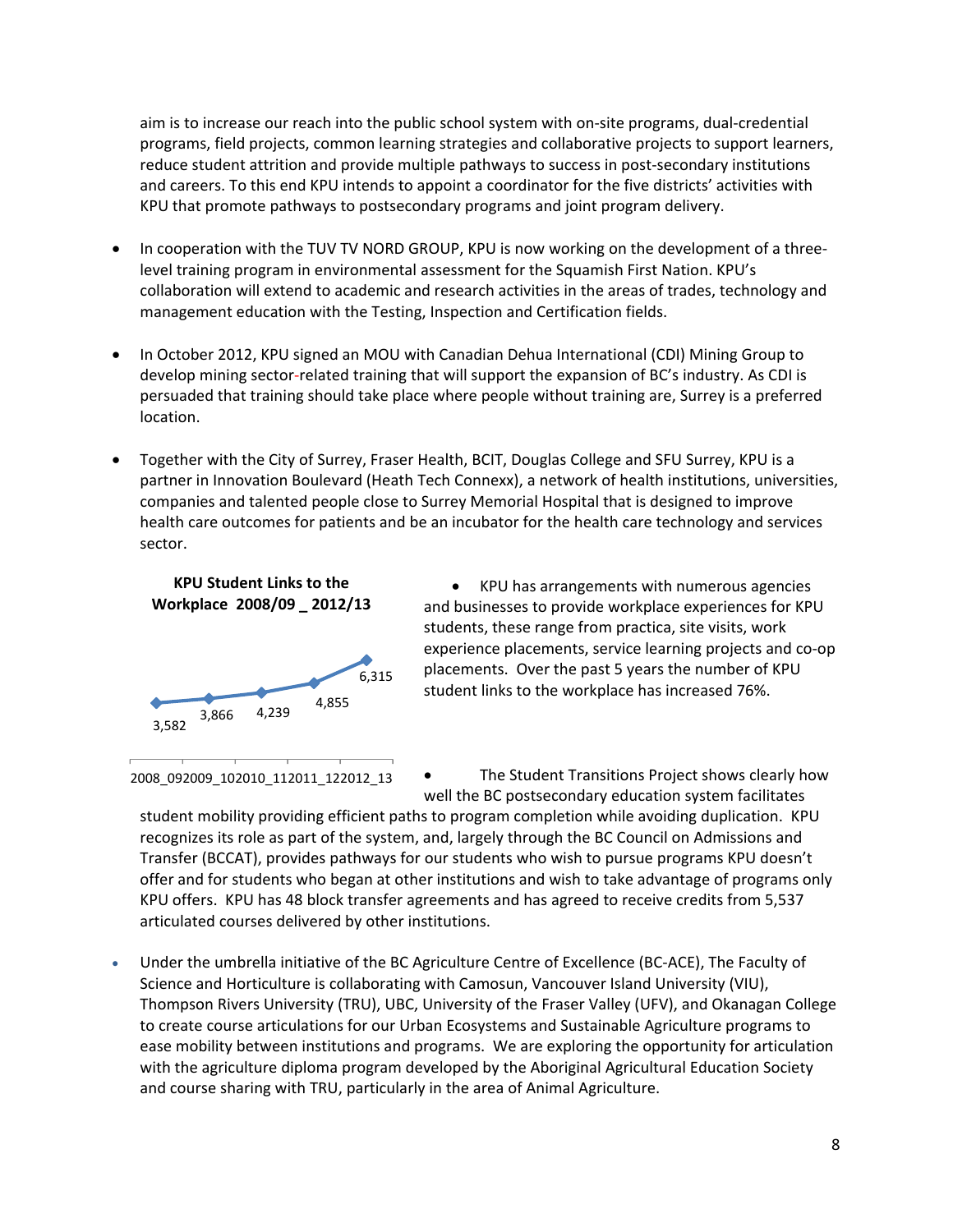- KPU has a number of international partnerships, many designed to facilitate the enrolment of international students at KPU. Others provide exchange opportunities for KPU students to study abroad, and still others assist the operation of international field schools. Two of KPU's recent international agreements are with Taiyuan University of Technology and Beijing University of Chinese Medicine to develop cooperative programs of education and research, particularly in the area of traditional Chinese Medicine.
- For the past two years KPU has been collaborating with the Universidad Sancti Spiritus, Jose Marti Perez and the Sanidad Vegetal (Agriculture Department) for Sancti Spiritus province in Cuba in a project to improve the level of food security in the province and limit pesticide use through ecological management. The project involved field trips and internships for KPU students, and opportunities for Cuban researchers to work at KPU. Classes at both universities were connected to study the use of biofertilizers. These projects were funded by the Canadian International Development Agency (CIDA) in cooperation with the Association of Universities and Colleges Canada (AUCC).
- A recent tour of Indian polytechnic institutions and colleges led by the Association of Canadian Community Colleges (ACCC) resulted in tangible opportunities for KPU to offer technical training, teacher training and certification training to select large Indian polytechnic institutes.
- KPU is an active participant in postsecondary education organizations and committees in BC and in other parts of Canada. Through memberships in local, provincial and national advocacy organizations such as the AUCC, ACCC, BCCAT, BC Association of Institutes and Universities (BCAIU), Senior Academic Administrators Forum (SAAF), and BC Association of Trades & Technology Administrators (BCATTA), etc., we work with our colleagues on collaborative initiatives to improve the quality and accessibility of postsecondary education. Other long-standing collaborations have generated efficiencies in areas such as libraries, participation in the Education Cooperative Purchasing Group, and, more recently, with BC Net and bccampus.

# Initiatives for Improving Student Success and Administrative Efficiencies Improving Student Success:

- To ensure that all new KPU programs will lead to graduate employment, new policies require that all proposals for new programs include data demonstrating the expected level of student interest and employer/community demand for graduates. KPU's Program Review process now requires all programs to describe the experiential learning opportunities and links to the workplace provided to students.
- KPU is moving forward with the implementation of the Senate-approved Transitions Project. Aligned with VISION 2018, the Transitions project will streamline how KPU admits students, how it serves them and how it provides the safeguards that will ensure student retention, and engagement. The project will also enhance student mobility, transfer admission, Aboriginal admission and mature admission. New English proficiency requirements and procedures will come into effect in September 2015. This initiative will ensure that the supports students need to be successful throughout their experience at KPU are accessible to them.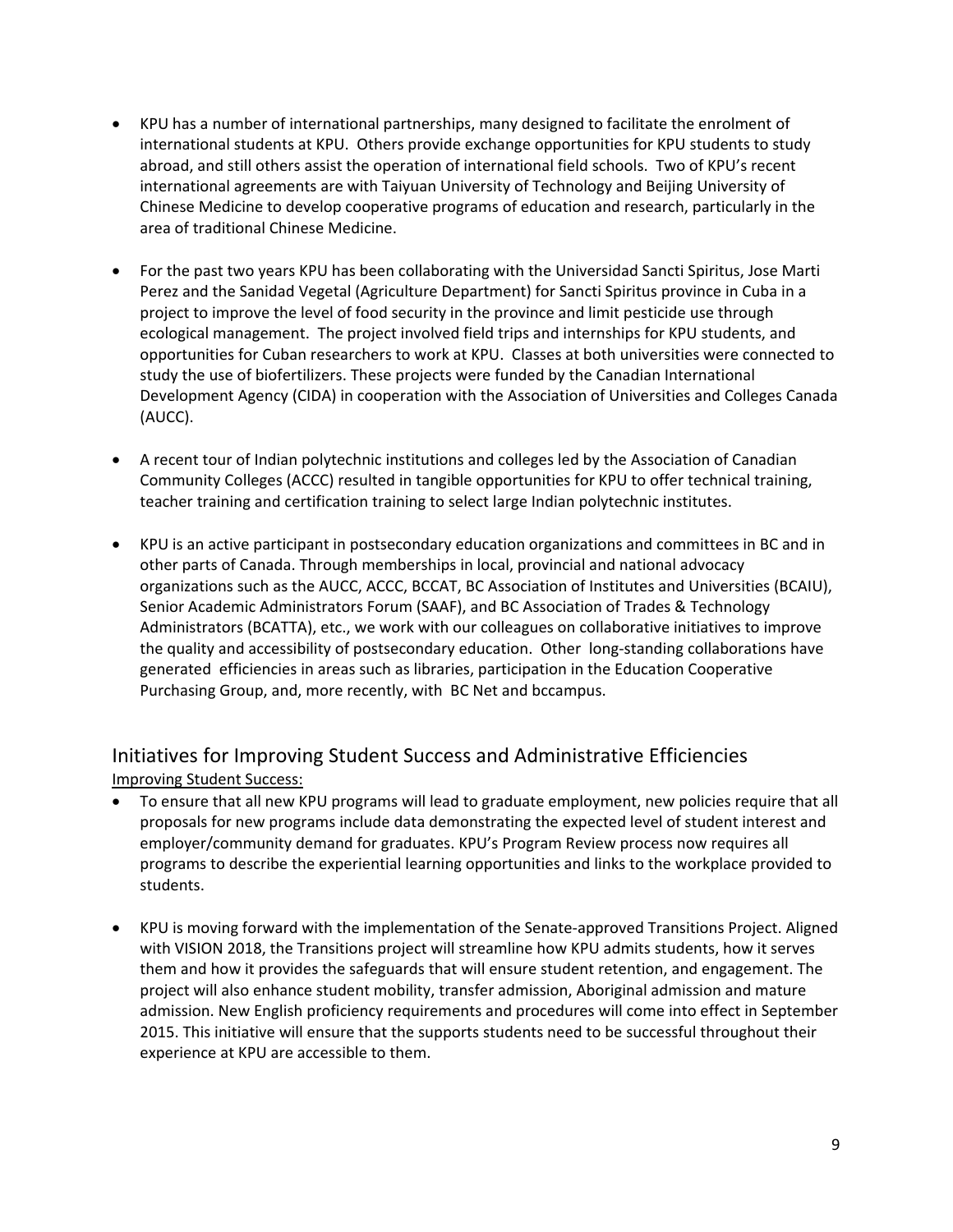- The development of the Academic Plan to guide the academic delivery of the university is well underway with ongoing consultations, feedback, Senate deliberations and presentations with a view to completion in the spring of 2014. Embarking from the themes of VISION 2018, the Academic Plan will identify fundamental educational concepts and assumptions and propose concrete actions that will reinforce and realize our basic themes of Quality, Relevance and Reputation.
- As an indication of the influence of the integrated planning guided by VISION 2018, this past fall KPU's deans identified university‐wide priorities that will result in significant resource allocation to the development of Science programs in FY 2014/15.

#### Administrative efficiencies:

- Internal Audits of administrative processes, including Financial Services, Supply and Business Services, and Information & Education Technology, have been completed with subsequent implementation of recommendations, investment, and policy development. A comprehensive review of the University's printing needs is currently underway with a view to finding cost‐effective solutions fitted to the needs of different areas.
- As part of KPU's integrated planning initiatives, each Faculty and Service Unit is, or will shortly be, undertaking a planning process to focus its efforts around the goals of VISION 2018 and to look for efficiencies. In addition, a Resources Plan for the University is currently underway primarily to examine how space is used, how human resources are deployed, and the efficacy of KPU's current budget allocation model. The project will be completed in summer 2014.
- Integral to our on-going initiatives to find cost-savings across the University is an examination of the drivers of program costs. KPU has also implemented a program of Lean Thinking projects that, after just a year, are generating cost‐savings and improved efficiency and effectiveness in several areas.
- Strategic enrolment management enables post‐secondary institutions to carefully monitor and improve marketing, recruitment and the overall sustainability of its operations. Over the last year KPU has brought together its Registrar's Office, its Marketing and Communication team, and its Office of Student Services into a cohesive strategic enrolment management effort led by the office of the Provost. As the University continues to develop new subject areas, credentials and learning systems, we must manage the distribution of students and student support resources in a balanced and equitable manner. Initiatives such as the Transitions Project, strategic enrolment management, and coordination of student‐related support services will aid KPU to expand its reach and thrive through collective planning, growth and good stewardship.

### Ongoing Program Quality Assurance Mechanisms

Quality and quality assurance are essential elements of our academic endeavour in keeping with the three themes of VISION 2018: Quality, Relevance and Reputation. At KPU we have embarked on a comprehensive review and revitalization of all academic, operational and governance policies with the express purpose of putting the most current standards, best practices and most fair processes in place to guarantee educational delivery and student success. In addition, KPU is working collaboratively with the Kwantlen Faculty Association to develop and refine present and emerging principles and procedures for performance review and evaluation that will ensure faculty have access to valuable performance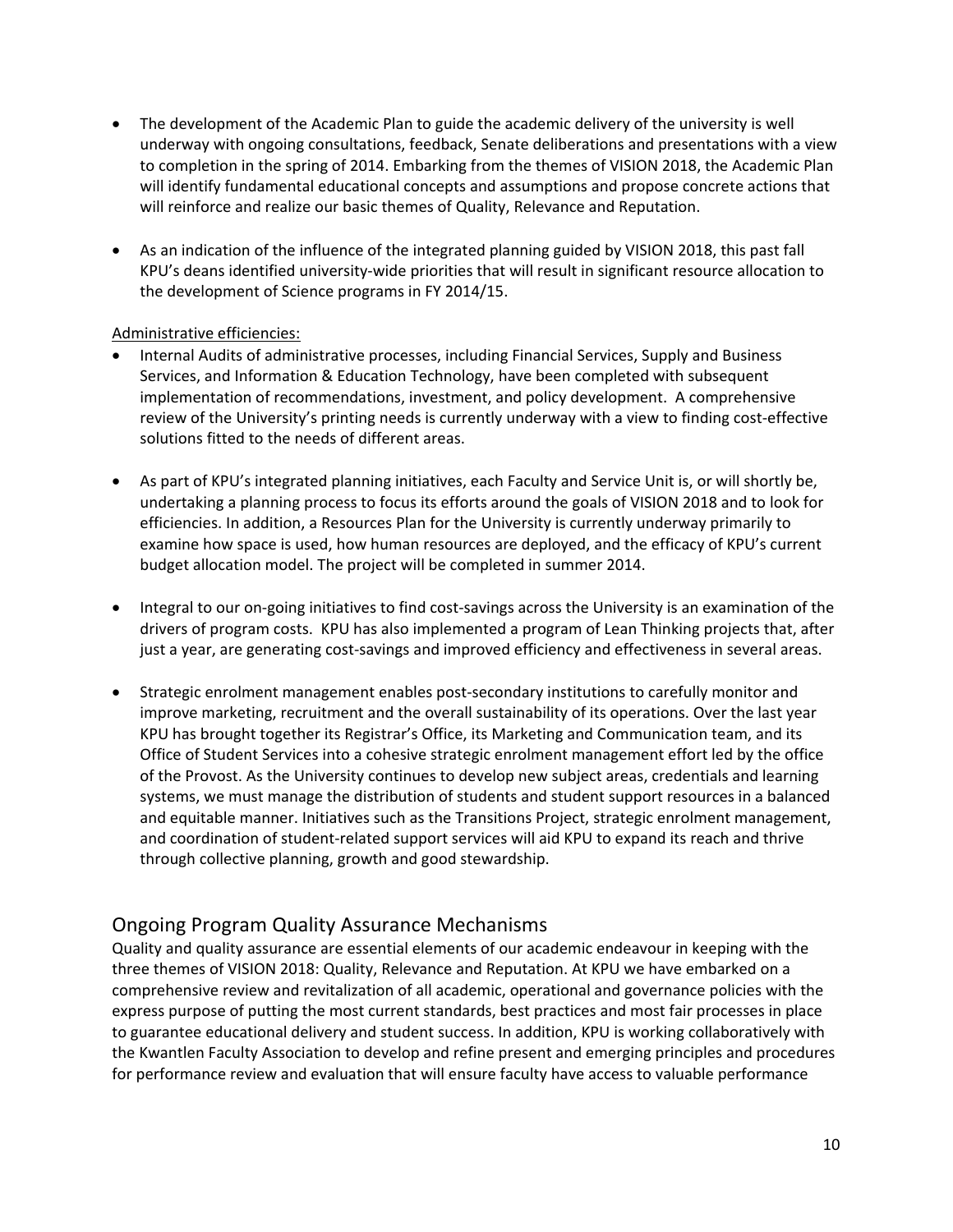assessments and professional development.

Regular program reviews rely on a robust examination of program elements, output, graduate outcomes, stakeholder, and student feedback. KPU's Program Review team, in conjunction with Institutional Analysis and Planning and the relevant Senate subcommittee, ensures a comprehensive analysis of program data and curriculum to direct academic activity towards ever higher levels of quality and currency. To support the implementation of VISION 2018, the Program Review process now requires programs undergoing review to comment on the ways in which they have incorporated experiential learning and specific steps that ensure that the program graduates achieve the University's learning outcomes and the goal of preparing every KPU graduate for global citizenship and a rewarding career.

As post-secondary institutions facilitate the mobility of students across the local and national sectors, it is imperative that KPU establish and maintain clear standards and qualifications for its range of credentials, credits and competencies. KPU actively participates in national and provincial forums dealing with quality assurance to encourage the professional development of administrators and faculty in matters of academic rigour, institutional outcomes and quality assurance best practices.

# KPU's Emerging Roles and Responsibilities

- KPU is planning the development of KPU Tech, primarily at our Cloverdale campus. KPU Tech is envisaged as the place (actual or virtual) where industry and education meet to train and re‐train the skilled workforce for the energy and resource sectors as well as for the growing manufacturing industry in the south Fraser region. In 2012, a partnership with industry produced over \$200,000 of equipment and supplies for the 8‐week Low Voltage Wiring Program developed at industry's request. Further options for industry investment in KPU Tech such as in the Institute for Mining Technology are being investigated. Work on the development of engineering technology programs, leading eventually to an innovative degree in advanced manufacturing engineering, is underway.
- The School of Business plans to increase its post-baccalaureate certificate programs to be offered where industry requires an undergraduate degree in conjunction with core competency content, for example, Accounting and Supply Chain & Logistics. These programs will allow applicants to build specialized competency in a field that has a professional designation but is unrelated to their undergraduate degree. This will allow individuals to prepare themselves to transition into a new career. These programs will be offered in delivery modes and schedules that allow students to continue their current employment while they study.
- In response to overtures from the City and the Township of Langley and the Langley School District, KPU is pursuing plans to contribute to a Performing Arts Centre in Langley that will provide new space for the School of Music and, perhaps, provide interdisciplinary opportunities for existing programs in Visual and Fine Arts. This will align with the increasing interest in the creative economy south of the Fraser. Fine and Performing Arts facilities in Surrey and Richmond remain longer term possibilities.
- KPU is developing its capacity and participation in open education. KPU is a member of Open Education Resource *universitas* and is active in the BC Open Textbook Project. Discussions with the BC Educational Credit Bank at TRU Open Learning regarding other ways to assess informal and experiential learning, reducing the time to degree etc. for adult learners are underway. Creation of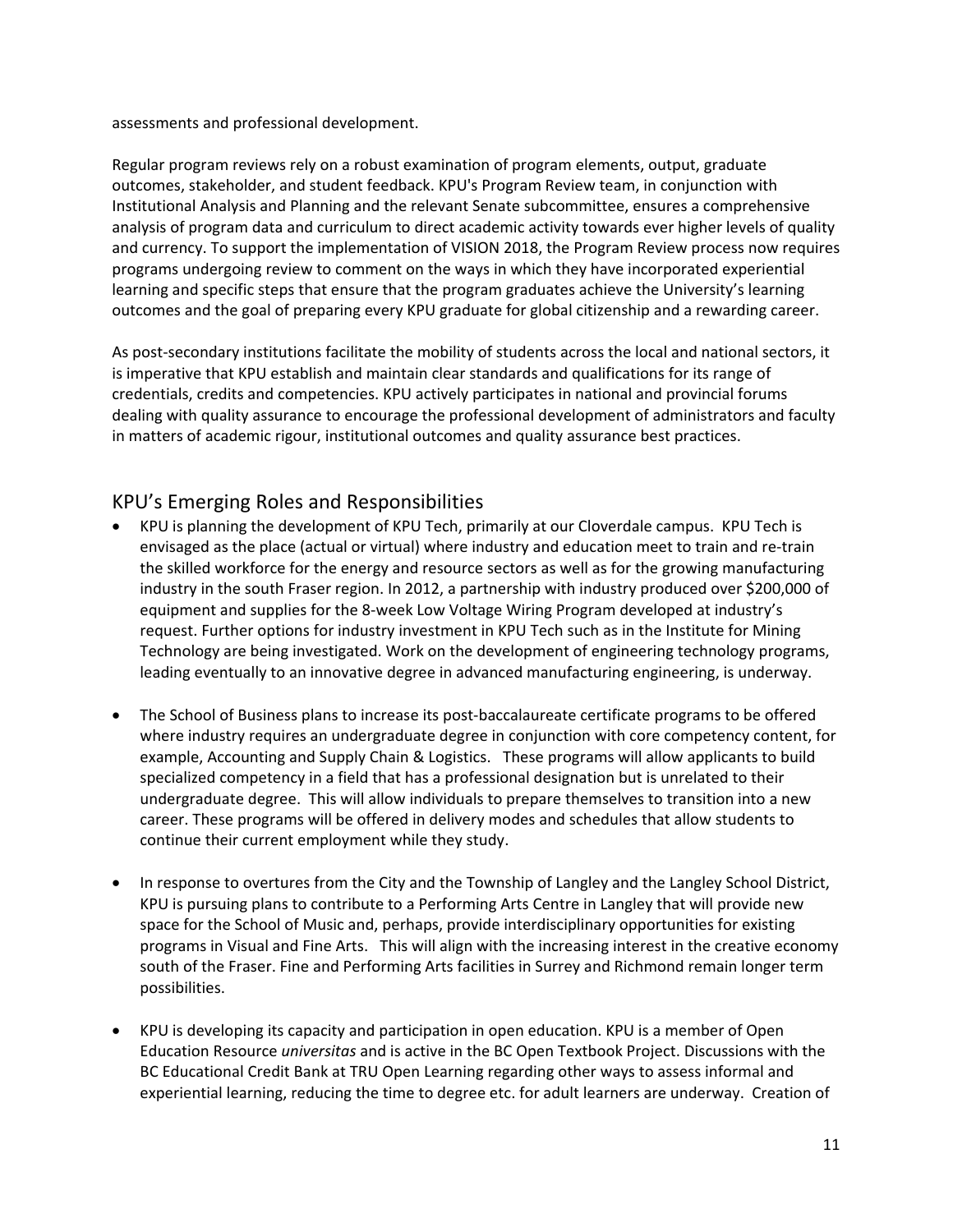a KPU Office for Open Studies to explore radical alternatives to program delivery is under discussion.

- As the new division of Continuing and Professional Studies develops its offerings to better serve a new student population, we anticipate considerable activity in trades, technology, business, arts, health, design, and sustainability programming designed specifically to meet the needs of students pursuing new, or improving their current, career opportunities.
- KPU remains committed to providing opportunities and support to the rapidly growing Aboriginal population in the lower mainland of BC. We are working to meet the needs of Aboriginal students through in‐house Aboriginal support services and activities as well as the establishment of an Elder‐ in‐Residence position. Our revitalized Aboriginal Advisory Committee, a group comprising membership from all local First Nations, local school districts, community organizations and internal stakeholders, will work with the Provost's Office to ensure a steady increase in Aboriginal enrolment, propose new support services for Aboriginal learners and help steer the creation of new programs that may address issues of health, power and social justice in Indigenous local and global contexts.

### Conditions for KPU's Ongoing Success

- Implementing the planned upper level science and engineering programs as outlined on page one will require a number of fully equipped laboratories and the space to put them. KPU requests special, one-time funding for a new Science building with the equipment necessary to support the new Science and Engineering programs whose graduates will contribute to the economic development of the region and the province.
- students need to be successful. We ask tuition fees differentially by program. In more expensive programs, and for those the tuition policy.



 Given the recent changes in federal and provincial government policy regarding funding and tuition for English as a Second Language, KPU asks that AVED clarify its intentions with respect to serving the needs of domestic students in ESL, and its expectations of KPU which serves a region where half of the population does not have English as first language.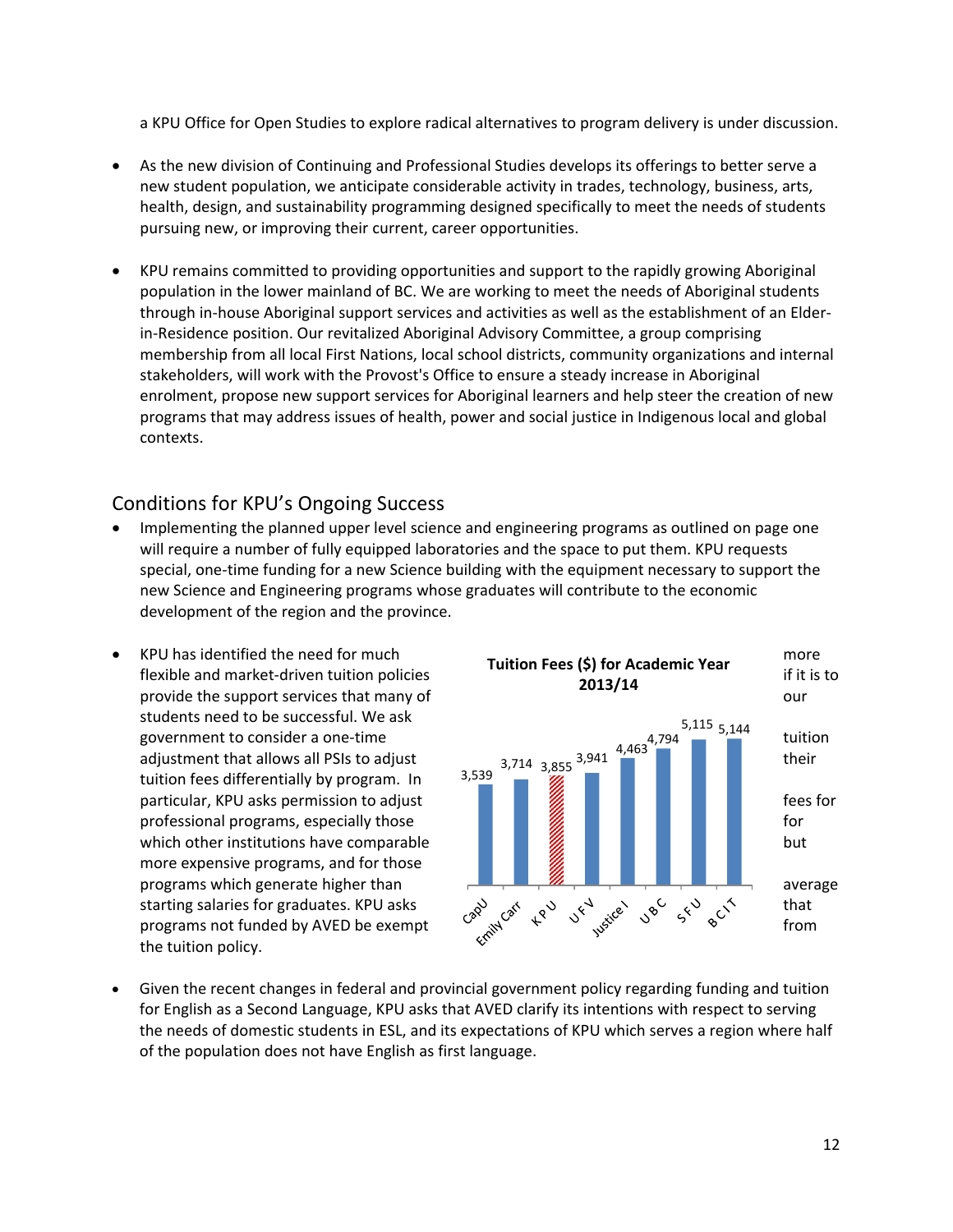- As the new teaching universities evolve into their new mandates, their employee and labour relations needs shift, moving ever further from those of the colleges who comprise the majority of the Postsecondary Employers Association's (PSEA) members. The growing gap increases the potential for the legitimate needs of one group, colleges or new universities, to create precedents that will cause harm to the other group. To reduce this risk KPU requests a reduction in the oversight of KPU operations by the PSEA/PSEC staff and the creation of a new employers grouping for the new universities. Both groups need flexibility with respect to the common issues in their collective agreements in order to address the evolving needs of BC students.
- KPU continues to have difficulties recruiting senior staff in specific positions due to its uncompetitive salary structure. While not all senior jobs would be affected, the current salary structure must be revised to reflect our mandate and the competitive realities of the Canadian post‐secondary environment. KPU requests that the salary restrictions placed on KPU by the PSEA/PSEC guidelines be reviewed.
- KPU requests funding from AVED for an additional 2,500 FTE seats for KPU over the next five years, matching the promise to SFU Surrey in a 2006 Memorandum of Understanding with government, to meet growing learner demand in the region, meet our polytechnic mandate, and complement SFU's proposed new programming.
- the funding per FTE that KPU is the teaching universities, and significantly lower than BCIT. Maintaining our per/FTE grant at its offer the higher cost science and engineering programs that would



#### Conclusion

KPU remains focused on its unique polytechnic university mandate and on the opportunities that such a mandate affords in our dynamic and growing region. We fully recognize that this is our time to align ourselves to the major initiatives of our regional, provincial and national economy. Our faculty, KPU's most valuable intellectual and skills asset, is training, teaching and mentoring a highly adept workforce for a prosperous future in BC. We do this through rigorous programming, high standards of program quality, community interaction and a strong relationship with local industries.

As we assume our role within our mandated region, we do so in full view and in full collaboration with our municipal leaders, our social services and law enforcement partners, our schools, community organizations and regional chambers of commerce. We are driven by our Strategic Plan: VISION 2018, we are guided by our emerging Academic Plan, and are accountable to internal and external stakeholders through the concerted efforts of an energetic leadership team, a committed faculty and staff, an inspired student body and expanding, bridge‐building and dedicated alumni. The Interim Core